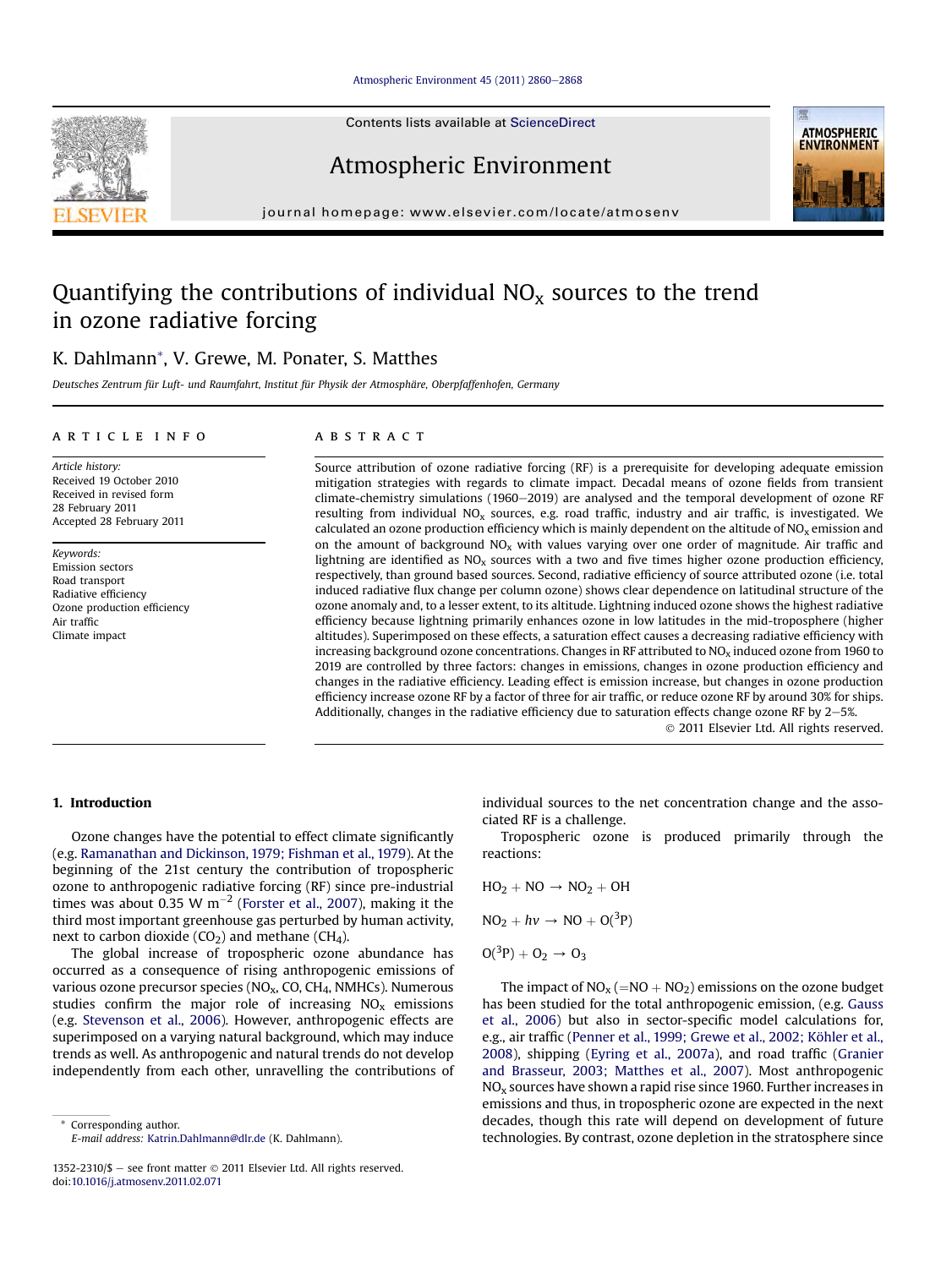<span id="page-1-0"></span>1970, due to emission of CFCs, (e.g. [WMO, 2003; Dameris et al.,](#page-8-0) [2006\)](#page-8-0), is expected to reverse during the forthcoming decades ([Eyring et al., 2007b\)](#page-7-0), which will also impact tropospheric ozone ([Grewe, 2007](#page-7-0)).

In order to evaluate possible attempts to mitigate specific  $NO<sub>x</sub>$ emissions, systematic knowledge and understanding of the parameters that govern the attributed radiative impact are required.

Early studies, (e.g. [Lacis et al., 1990\)](#page-8-0) have shown that the RF produced from a certain amount of ozone depends on the altitude of the perturbation. Ozone increases near the tropopause are radiatively most efficient. As spatial distribution of  $NO<sub>x</sub>$  emissions from several sources differs, vertical profiles of the resulting ozone changes are very different. Industry, road traffic, and ships mainly emit in the northern mid-latitudes at low altitudes, while lightning emits mainly in the tropical mid to upper troposphere. Therefore ozone induced radiative flux changes (RFC) per unit column change, here defined as the radiative efficiency of an ozone perturbation, will differ significantly between individual  $NO<sub>x</sub>$ sources. It has not been discussed in previous studies, however, whether and to which extent changes in ozone radiative efficiency have an influence on the temporal development of ozone RF attributed to  $NO<sub>x</sub>$  emissions.

In this paper we first, quantify the contribution of individual emission sources to the atmospheric ozone concentration, the total climate effect from ozone in terms of their RF, and their radiative efficiency during a 60 year period (1960-2019). Second, we present the variation of chemical and radiative efficiencies of individual NOx sources. Third, we quantify several non-linear dependencies of the radiative efficiency of individual emission sectors on the ozone background concentrations (Section [5\)](#page-6-0).

Throughout this paper ozone RF will serve as a metric for the impact of ozone on global climate. As [Fuglestvedt et al. \(2008\)](#page-7-0) point out, RF is a backward looking measure that describes the radiative impact caused by emissions occurring before the time for which the RF is calculated. It also allows a first order estimate of the global equilibrium surface temperature response via the concept of climate sensitivity (e.g. [Dickinson, 1982; Hansen et al., 1997](#page-7-0)). This makes it particularly useful to intercompare contributions of individual source components where the actual mean surface temperature response cannot be determined due to an insufficient signal to noise ratio.

#### 2. Model description and experimental set up

We applied the fully coupled climate-chemistry model E39/C ([Dameris et al., 2005\)](#page-7-0), which consists of the climate model ECHAM4.L39(DLR) [\(Land et al., 1999](#page-8-0)) and the chemistry module CHEM ([Steil et al., 1998](#page-8-0)). The latter includes homogeneous and heterogeneous stratospheric reactions, as well as the tropospheric background chemistry  $CH_4$ –CO–NO<sub>x</sub>–HO<sub>x</sub>–O<sub>3</sub>. However, NMHC chemistry is omitted, which means that our consideration of individual source contributions is based on  $NO<sub>x</sub>$  emissions alone. The effect of NMHC chemistry on ozone concentration changes due to, e.g., road traffic and air traffic has been considered in [Matthes](#page-8-0) [\(2003\)](#page-8-0) and [Kentarchos and Roelofs \(2002\),](#page-8-0) respectively. The consequences of neglecting NMHC chemistry in our results will be discussed in Section [4.](#page-5-0)

The employed chemical boundary conditions and emissions for the past and future are complemented in the supplementary material. Here, we only focus on some key issues. Emissions of  $NO<sub>x</sub>$  are either prescribed (biomass burning, road traffic, ships, soils, industry, and air traffic) or calculated online (lightning,  $N_2O$ degradation). The development of individual  $NO<sub>x</sub>$  emissions from different tropospheric sources from 1960–2019 is presented in Fig. 1. The growth of anthropogenic  $NO<sub>x</sub>$  emissions is based on economic scenarios of GDP (gross domestic product) development according to [OECD \(1997\).](#page-8-0) Industry has contributed the highest  $NO<sub>x</sub>$  emissions ever since the 1960s and further rapid rise is expected until 2019. The second largest emitter of  $NO<sub>x</sub>$  has been road traffic, whose contribution in the past (1960-1999) increased proportionally with industry. For future road traffic emissions mitigation measures are taken into account (Supplementary material). NO<sub>x</sub> emissions from air traffic rise with a similar rate as those of industry but are only about 2% of industry emissions in absolute numbers (for visualisation purposes, the emissions of air traffic are multiplied by a factor of 10 in Fig. 1a). They are nevertheless considered separately as they occur in sensible regions of the atmosphere and, in contrast to the other transport sectors, are expected to grow in the future. Natural sources, lightning and soils as well as biomass burning, display only a small trend in emissions during the time period considered here. These emissions include a mean seasonal cycle but, except for lightning, without interannual variability.

The model system has been extensively evaluated against measurements within international validation activities, (e.g. [Austin et al., 2003; Shine et al., 2003; Brunner et al., 2005\)](#page-7-0), and has been applied for a variety of scientific questions, for example, with regard to the future development of the ozone layer ([Schnadt et al.,](#page-8-0) [2002; Dameris et al., 2006](#page-8-0)) or aviation impacts ([Grewe et al., 2002,](#page-7-0) and references therein).

An ensemble of transient simulations for the recent past  $(1960-1999)$  and for the future  $(2000-2019)$  is used in order to calculate the time development of ozone change patterns for different sources. For a detailed description of the simulations for the past and for the future see [Dameris et al. \(2005\)](#page-7-0) and [Dameris](#page-7-0) [et al. \(2006\),](#page-7-0) respectively.

Essential for the purpose addressed in this paper is the inclusion of a  $NO<sub>x</sub>$ -ozone tracking diagnostic for individual emission sources in the E39/C simulations ([Grewe, 2004\)](#page-7-0) for which all sources for  $NO<sub>x</sub>$  (lightning, biomass burning, soils, industry, road traffic, ships, air traffic and stratospheric  $N<sub>2</sub>O$  degradation) are specified separately. To each of these 8 sources a  $NO<sub>v</sub>$  tracer is assigned in addition to the chemical species in the module CHEM, which receives the individual emission and an individual  $NO<sub>v</sub>$  loss proportional to the total  $NO<sub>v</sub>$  loss. Each  $NO<sub>v</sub>$  tracer is associated with an ozone tracer, which experiences an ozone production proportional to the ratio of specific  $NO<sub>v</sub>$  to total  $NO<sub>v</sub>$  concentration multiplied by the total ozone production via the reaction of  $NO + HO<sub>2</sub> \rightarrow NO<sub>2</sub> + OH$ . A further ozone tracer is included to account for ozone production by O2 photolysis (mainly in the stratosphere). [Grewe \(2004\)](#page-7-0) and [Grewe et al. \(2010\)](#page-8-0) compared two approaches to calculate the contribution of  $NO<sub>x</sub>$  emissions to ozone: 1) the "tagging "method, as



Fig. 1. Trends in NO<sub>x</sub> emission of different sources in Tg(N)/a from 1960 to 2019.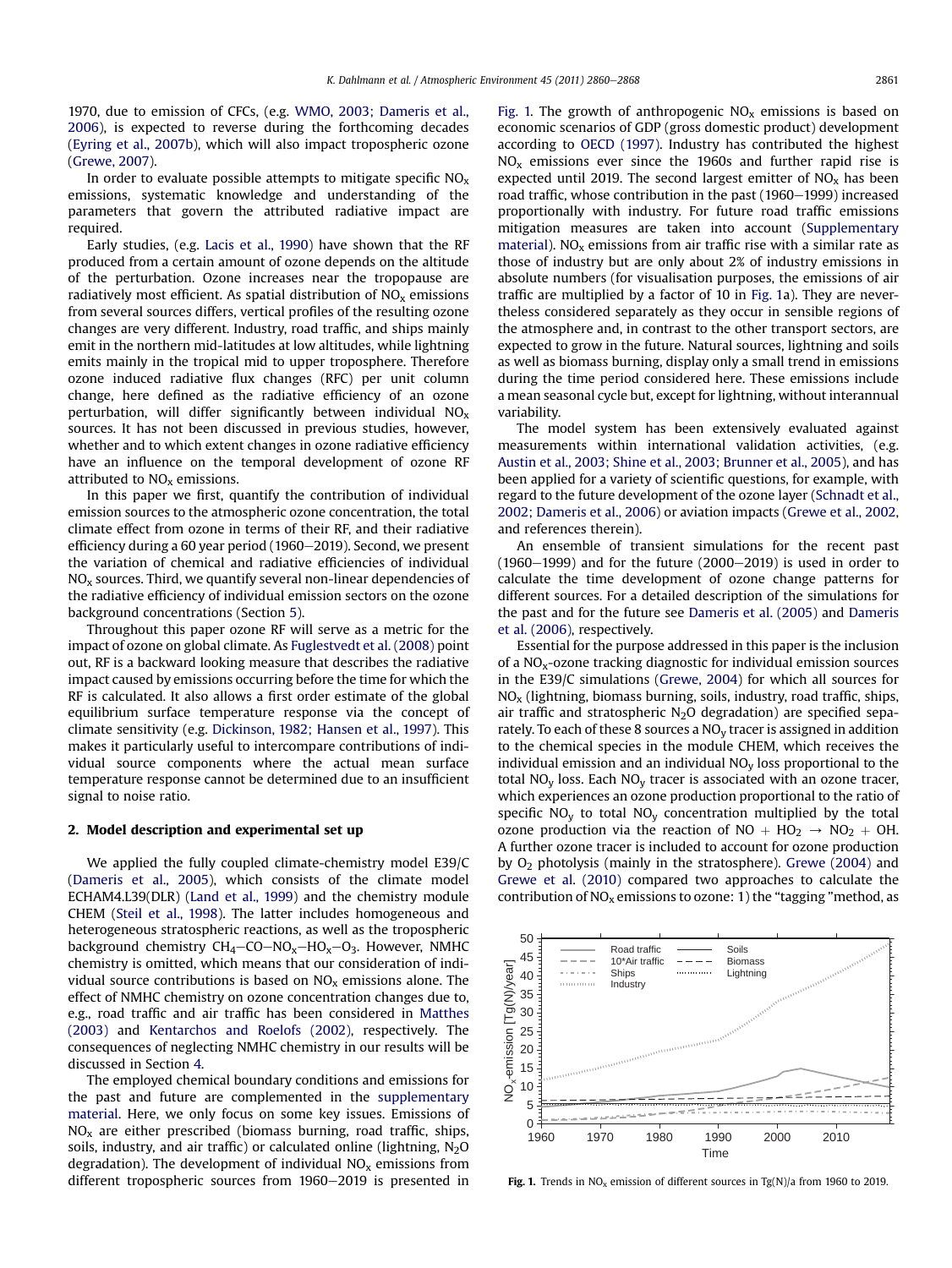<span id="page-2-0"></span>described above and 2) calculation of individual ozone perturbations by dedicated simulations for each individual  $NO<sub>x</sub>$  emission (sensitivity method). The latter approach has problems to correctly represent an individual ozone contribution in the framework of various competing component emissions, due to non-linearities in the chemistry. Significant differences to the conceptually superior tagging approach occur mainly in the tropopause region. However, both approaches produce similar ozone trends ([Grewe, 2004](#page-7-0)).

RF and RFC calculations are based on mean annual cycles of ozone distributions simulated by the CCM, averaged over individual decades (1960-1969, 1970-1979, etc.). The RFC of the ozone change pattern from each individual emission source is obtained in dedicated model calculations (over one year, with three months spinup) by subtracting the contribution of the individual source from the complete ozone field for each time slice.We calculate the RF and RFC values according to the "fixed dynamical heating" concept, (e.g. [Ramanathan and Dickinson, 1979; Ramaswamy et al., 2001](#page-8-0)). This method has been adopted for use in ECHAM4 as described in [Stuber et al. \(2001\).](#page-8-0) The ECHAM4 radiation scheme performs well for tropospheric ozone but shows a tendency to underestimate the ozone RF for stratospheric perturbations ([Forster et al., 2001\)](#page-7-0). [Stuber et al. \(2001, 2005\)](#page-8-0) give examples for realistic and idealised ozone perturbations calculated with this method.

Key to this paper is a qualification of the component RF contributed by each individual  $NO<sub>x</sub>$  source. Commonly, RF is determined relative to the pre-industrial state, but it may also be used to compare the changes between any two points in time ([Fuglestvedt et al., 2010](#page-7-0)). In this sense it can be calculated to quantify the changes from anthropogenic contributions as well as from natural contributions (like solar radiative input to the climate system, e.g. [Forster et al. \(2007\)\)](#page-7-0). In our case, as we use simulations starting at 1960, the ozone RF contributions from individual  $NO<sub>x</sub>$ sources are calculated as changes in RFC with respect to 1960 conditions:

$$
RFt = RFCt - RFC1960
$$
 (1)

However, while RF values are given relative to the 1960 decade, radiative efficiencies are calculated as the ratio between the total RFC induced by an individual ozone component and the ozone



Fig. 2. Contribution from different sources to decadal mean ozone column during the 1990s in DU. For a better visibility the sum of all tropospheric sources (Total) is multiplied with a factor of 0.3.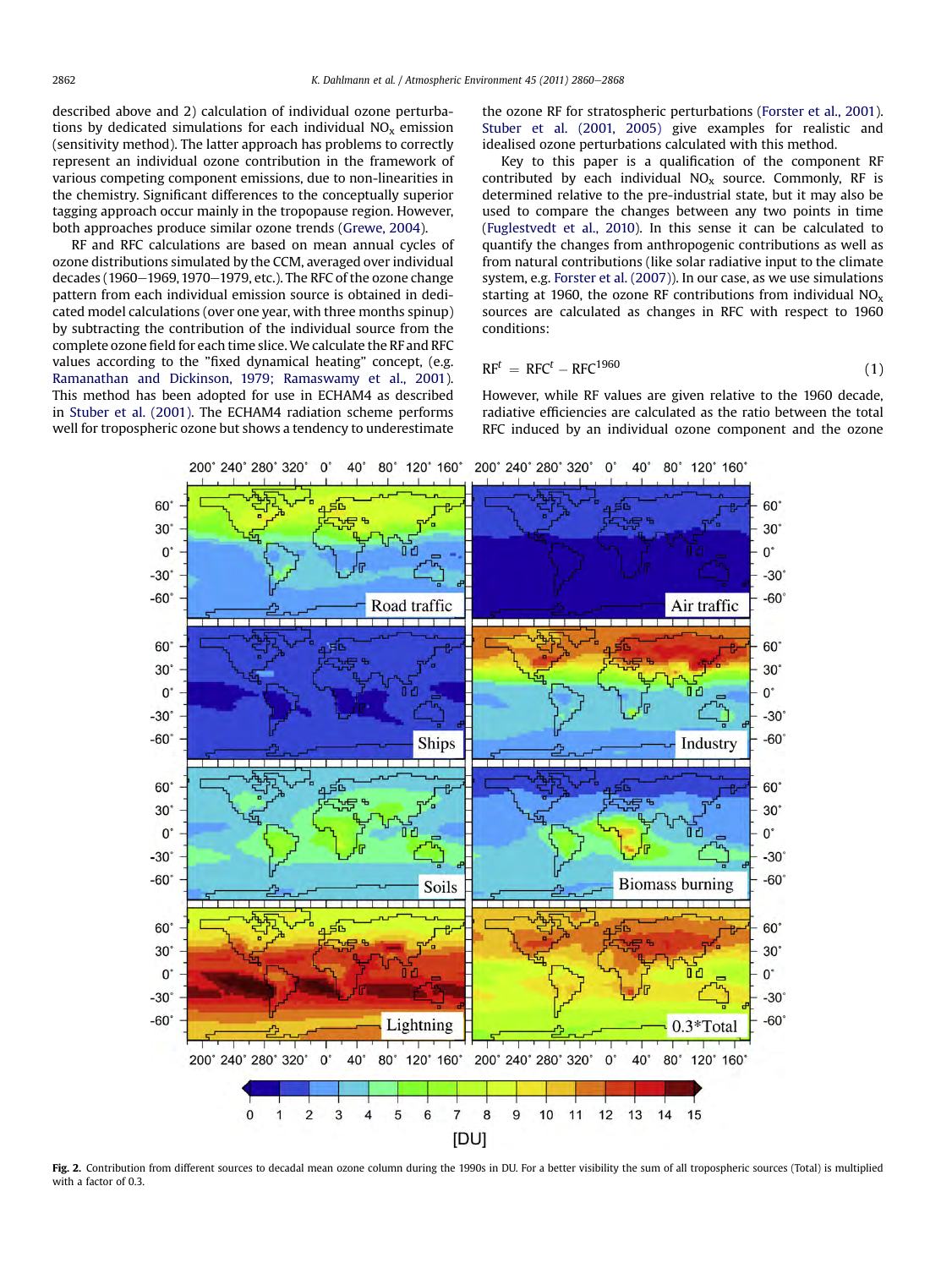<span id="page-3-0"></span>column of this component. By analysing temporal developments of both quantities, it is possible to interpret differences of the radiative efficiency between different sources as well as the change of radiative efficiency of a given source over time. A similar method has been used before to describe the radiative efficiency of ozone at different latitudes (e.g. [Mickley et al., 1999](#page-8-0)), but not for characterising the contributions of different emission sources.

#### 3. Trends in ozone and ozone RF

### 3.1. Ozone

Global contribution to column ozone from tropospheric sources during the 1990s is presented in [Fig. 2.](#page-2-0) Anthropogenic sources like road traffic, air traffic, ships, and industry induce higher ozone columns in the northern than in the southern hemisphere due to higher  $NO<sub>x</sub>$  emissions in the northern hemisphere. Although  $NO<sub>x</sub>$ emissions of road traffic and industry take place over land only, ozone column over oceans is also affected because of long-range transport of  $NO<sub>x</sub>$  and ozone. The ozone column contribution from soils shows a broad maximum between about  $60^{\circ}$ N and  $30^{\circ}$ S. NO<sub>x</sub> emissions from biomass burning induce a characteristic double maximum of ozone change of Central and South Africa due to natural and anthropogenic fires in the rainforest.

Lightning primarily occurs in tropical regions with deep convection. As in those regions the  $HNO<sub>3</sub>$  wash-out is also most effective, the highest ozone columns for lightning can be found rather in the outflow regions of main convective activity: Lightning  $NO<sub>x</sub>$  is transported downwind from convective regions into regions with large-scale subsidence characterised by clear-sky conditions and high UV radiance, leading to pronounced ozone column maxima, e.g. off the east coast of Africa and South America. This



Fig. 3. Trends between 1960 and 2019 of (a) global mean ozone column in DU and (b) ozone production efficiency in molecules( $O_3$ )/molecule( $NO_x$ ) for different sources. Grey shaded areas represent spread between ensemble simulations (a).

model result is consistent with aircraft measurements of high  $NO<sub>x</sub>$ levels in the outflow of mesoscale convection systems [\(Huntrieser](#page-8-0) [et al., 2007](#page-8-0)).

Fig. 3a shows the trend in global mean column ozone between 1960 and 2019 for individual tropospheric  $NO<sub>x</sub>$  sources. Although global mean  $NO<sub>x</sub>$  emissions by lightning are of similar magnitude as those from biomass burning or soils, its contribution to total ozone column is about three times larger. A similar excess can be found for air traffic: While  $NO<sub>x</sub>$  emissions of air traffic represent only 30% of ship  $NO<sub>x</sub>$  emissions, the ozone column of air traffic and ships in the 2000s is of comparable magnitude. We explain this feature in terms of differences in the ozone production efficiency, which indicates how many ozone molecules are produced per molecule  $NO<sub>x</sub>$ (Fig. 3b). Ozone production efficiency is much higher for lightning and air traffic (100 and 50 molecules  $O_3$  per molecule  $NO<sub>x</sub>$ respectively) than it is for ground based sources (between 10 and 30 molecules  $O_3$  per molecule NO<sub>x</sub>). While lightning produces about 100 molecules  $O_3$  per molecule NO<sub>x</sub>, air traffic produces about 50 and the other sources between 10 and 30 molecules  $O<sub>3</sub>$ per molecule  $NO<sub>x</sub>$ . The reason for a higher ozone production efficiency of lightning and air traffic is the higher amount of UV radiance at higher altitudes, lower background concentration of  $NO<sub>x</sub>$ and the longer lifetime of ozone.

Differences in ozone production efficiency among various ground based sources are caused by the strong dependency of ozone production efficiency on background NOX (NOX  $=$  NO<sub>x</sub>  $P_1 + NO_3 + N_2O_5 + HNO_4$ ). The ozone production rate at low background NOX levels is very small and increases very fast with increasing concentrations (e.g. [Grooß et al., 1998](#page-8-0)). If a certain amount of NOX is exceeded, further increase of NOX causes a decrease of ozone production efficiency (saturation effect) and, eventually, even ozone depletion. Thus emissions in polluted areas (e.g. Europe) have a lower ozone production efficiency than in remote areas (e.g. South Africa) (Fig. 4). The same relation explains the strong increase of the ozone production efficiency of air traffic from 1960–1980: In the 1960s a very low background NOX of less than 0.3 ppbv NOX at cruise altitudes limits ozone production by aviation emissions, while the higher background level in the 1990s causes an increasing ozone production (Fig. 4, net  $O<sub>3</sub>$ -production rate of 250 hPa multiplied with 10). Ozone production efficiency of



Fig. 4. Net O<sub>3</sub>-production rate as function of background  $NO<sub>x</sub>$  calculated by E39/C for summer for three different regions: surface South Africa (triangles), surface Europe (circles) and 250 hPa Europe (squares, net  $O_3$ -production rate multiplied with 10). Time is indicated by colours.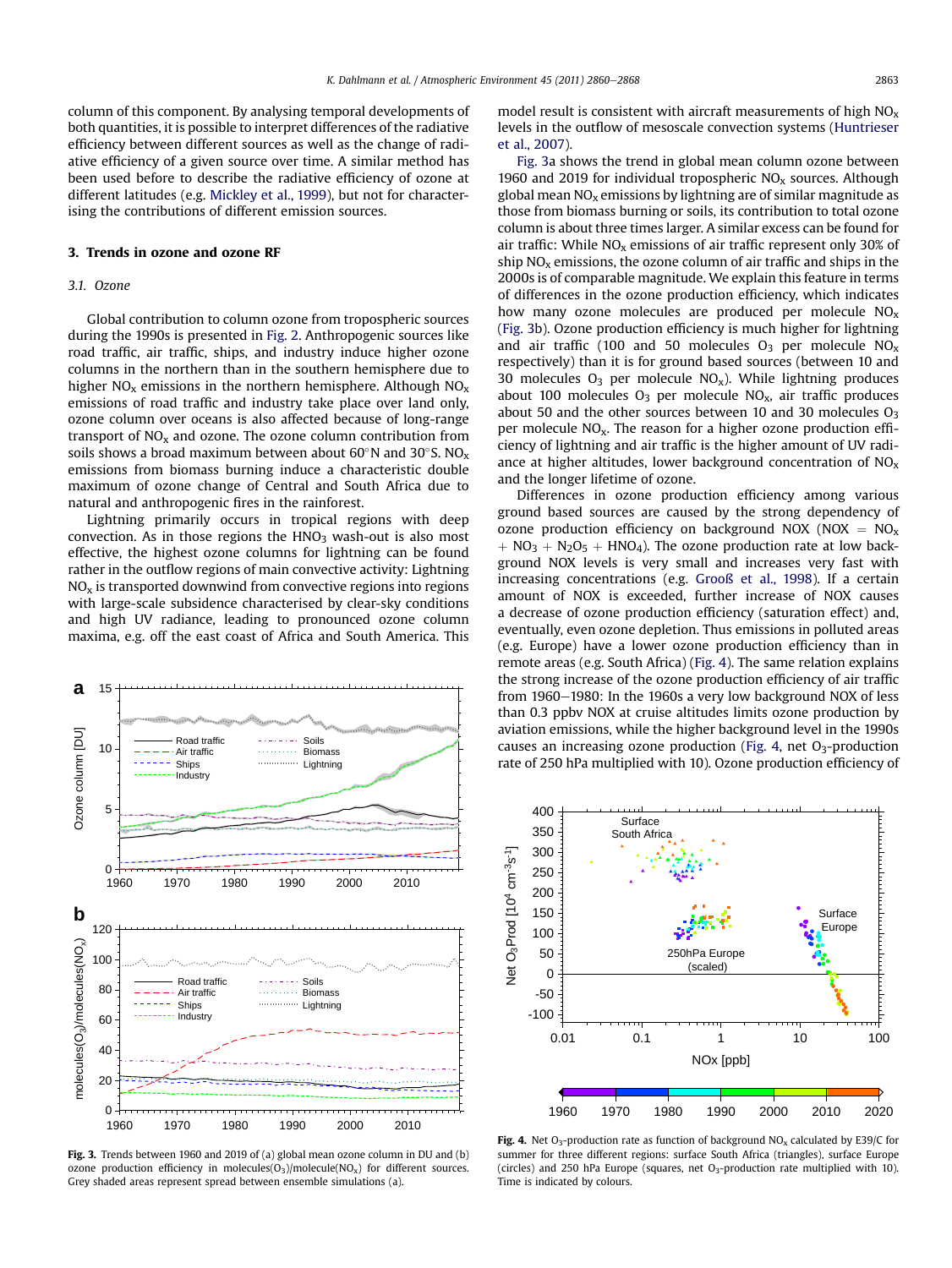<span id="page-4-0"></span>industry is lower than that of other ground based sources because industry emits in already polluted areas (about 20 ppby  $NO_x$ ) where increasing NOX values cause decreasing ozone production efficiency. Soils and biomass burning on the other hand emit mainly in remote areas with background NOX between 0.1 ppbv and 1 ppbv. The ozone production efficiency of soil  $NO<sub>x</sub>$  emissions is higher in comparison to emissions from biomass burning, because soil emissions peak in the northern midlatitude summer (fertilisation in agricultural regions), when ozone production is enhanced.

[Fig. 3](#page-3-0)b further shows that ozone production efficiency of surface sources, except road traffic, decreases with time, consistent with what has been shown in [Lamarque et al. \(2005\)](#page-8-0), who analysed total ozone burden. This is caused by an overall increase in  $NO<sub>x</sub>$ concentrations, leading to the above mentioned saturation effect for each of the individual contributions. An exception is the ozone production efficiency of road traffic which shows a little increase since 2005. The reason for this is the assumed future scenario implying that  $NO<sub>x</sub>$  emissions of road traffic only increase in nonindustrial (remote) regions but decrease in industrial (polluted) regions beyond 2005 (see [Fig. 2](#page-2-0) of Supplementary material). This is consistent with satellite measurements of [Uno et al. \(2007\)](#page-8-0) and [Konovalov et al. \(2008\)](#page-8-0), which show increasing  $NO<sub>x</sub>$  emissions over Eastern Asia and decreasing  $NO<sub>x</sub>$  emissions over Western and Central Europe, respectively.

#### 3.2. Radiative forcing

Fig. 5a shows the ozone RF caused by individual  $NO<sub>x</sub>$  sources discussed in the last section. As we display RF with respect to 1960, the quite different absolute magnitude of the individual ozone contributions [\(Fig. 3a](#page-3-0)) is no longer apparent in the RF values but can be seen in Table 1 of the supplementary material. However, temporal correlation between RF change and ozone column change is high for each component. Industry and road traffic for example



Fig. 5. a) Changes of global mean ozone RF in mW  $m^{-2}$  with respect to 1960s and b) trends in global mean ozone radiative efficiency for different sources in mW/(m<sup>2</sup>DU).

show the highest ozone column change as well as highest RF. Negative values displayed in Fig. 5a represent a reduced warming compared to 1960.

In order to quantify differences in specific radiative impact of an individual ozone pattern we display in Fig. 5b the radiative efficiency as defined in section [2.](#page-1-0) Respective values range between 38 and 46 mW/( $\rm m^2DU$ ).

For the tropospheric sources, Fig. 5b demonstrates that the variation over time of the radiative efficiency of individual source contributions is less than the source to source difference for a given time. The difference in net radiative efficiency is mainly controlled by the longwave forcing (greenhouse effect). Due to the dependency of the greenhouse effect on the temperature of the absorber the radiative efficiency is larger for ozone changes near the tropopause ([Lacis et al., 1990\)](#page-8-0). Beside the altitude dependency there is a latitude dependency (Fig. 6): The same temperature difference produces a larger greenhouse effect at higher temperatures due to the non-linear  $T<sup>4</sup>$  dependency of the longwave emission. Fig. 6 shows that the radiative efficiency at low latitudes (about 50 mW/(m<sup>2</sup>DU)) is almost three times higher than at high latitudes (about 15 mW/( $m^2$ DU)), confirming earlier results of [Berntsen et al. \(1997\)](#page-7-0). The altitude dependency remains visible: Lightning and air traffic have a somewhat higher radiative efficiency than the ground based sources. However, while the difference of radiative efficiency between equator and pole is about 30 mW/( $m<sup>2</sup>DU$ ), the difference of radiative efficiency between ground based sources and sources in higher altitudes is only up to 10 mW/( $m<sup>2</sup>DU$ ). The radiative efficiency of lightning ozone is highest because the altitude effect and the latitude effect are working in the same direction. Aircraft emissions have an intermediate radiative efficiency since the emissions take place at higher altitudes but in mid and high latitudes. The radiative efficiency of soils and biomass burning exceeds that of road traffic, ships and industry since those emissions take place mainly in tropical regions. Radiative efficiency of individual emissions also changes over time. For all but air and road traffic the radiative efficiency decreases due to saturation effects which we will further analyse in Section [5](#page-6-0).

Explaining the temporal development of RF of the individual emission sources in Fig. 5a is straightforward. As RF is the change in RFC with respect to 1960, the time development of ozone RF is given by the time development of RFC. We split the percentual changes in RFC into three relative terms: change in  $NO<sub>x</sub>$  emission (E), ozone mass per  $NO<sub>x</sub>$  emission ( $O<sub>3</sub>/E$ , chemistry) and radiative efficiency (RFC/O<sub>3</sub>, radiation) between 1960s and 2010s:



Fig. 6. Zonal mean of ozone radiative efficiency for different sources for 2010-2019 in  $mW/(m^2DU)$ .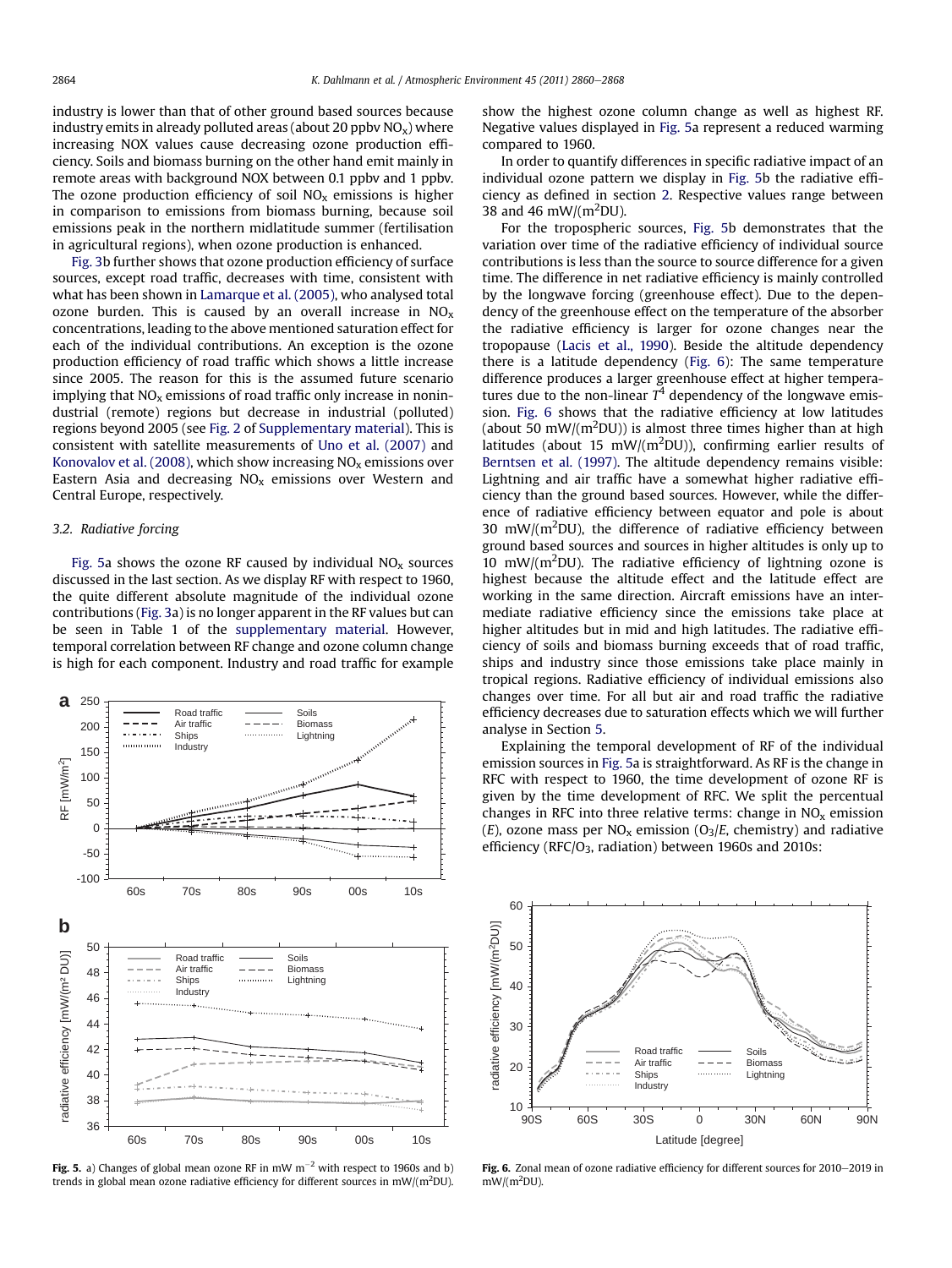<span id="page-5-0"></span>
$$
\frac{\text{RFC}^{2010}}{\text{RFC}^{1960}} = \frac{E^{2010}}{E^{1960}} \times \frac{\frac{\text{O}_3^{2010}}{\text{O}_3^{2010}}}{\frac{\text{O}_3^{1960}}{\text{E}^{1960}}} \times \frac{\frac{\text{RFC}^{2010}}{\text{O}_3^{2010}}}{\frac{\text{RFC}^{1960}}{\text{O}_3^{1960}}} \tag{2}
$$

The temporal development of these terms for industry, soils and air traffic is displayed in Fig. 7. Industry provides a  $NO<sub>x</sub>$  emission rise by more than a factor three in 2010 compared to 1960. As the ozone production efficiency of industry decreases in the same time by 25%, the resulting RFC in 2010 is only a factor 2.5 higher than in 1960 (Fig. 7a). A similar effect is evident for soil emissions (Fig. 7b). Although emissions stay constant over the period considered here, the RFC decreases between 1960 and 2010 by 19% due to reduced ozone production  $(-16%)$  and radiative efficiencies  $(-4%)$ . In contrast, the RFC change of air traffic is higher (30-fold) than the change in emissions (tenfold) (Fig. 7c), due to increase of ozone production  $(+196%)$  and radiative efficiency  $(+4%)$ .

The split of RFC change into these three terms for all emission sources is displayed in Fig. 8. The trend in ozone RF from lightning emissions is negative: Emissions decrease by 6% because convective activity becomes less despite of stronger individual events [\(Grewe,](#page-7-0) [2009\)](#page-7-0) and radiative efficiency decreases by 5%. As for industry, the ozone RFCs of road traffic and shipping grow more slowly than the emissions due to decreasing specific ozone production  $(-27$  and  $-32%)$  and radiative efficiency  $(-1$  and  $-4%)$ . The RF trend for biomass burning is close to zero because the increasing emissions (16%) are compensated by chemical  $(-14%)$  as well as radiative  $(-4%)$  saturation effects.



Fig. 7. Temporal development of ozone RF relative change (solid) caused by changes of  $NO<sub>x</sub>$  emissions (dashed), ozone production per  $NO<sub>x</sub>$  emission (dashed-dotted) and radiative efficiency (dotted) for a) industry, b) soils and c) air traffic emissions. Vertical axes are adopted according to absolute values of RF changes.



Fig. 8. Percentage changes in ozone RF from 1960s to 2010s due to changes of  $NO<sub>x</sub>$ emissions (light grey), ozone production per  $NO<sub>x</sub>$  emission (dark grey) and radiative efficiency (black) for lightning (Lig), industry (Ind), road traffic (Road), ships (Ships), air traffic (Air), biomass burning (Bio), and soil (Soils) emissions. The chemistry effect of lightning and the radiation effect of road traffic are too small to be visible.

### 4. Uncertainty discussion

Our analysis is based on the calculation of ozone distributions with the online tagging mechanism. As discussed in Section [2](#page-1-0) (and elsewhere, e.g. [Wang et al. \(2009\)](#page-8-0) and explicitly shown by [Grewe et al.](#page-8-0) [\(2010\)\)](#page-8-0), tagging is the only appropriate method for source attribution. The tagging method may lead to enhanced changes in the upper troposphere and lower stratosphere by numerical diffusion ([Grewe,](#page-7-0) [2004](#page-7-0)), but the excess remains small compared to the background field. However, due to the high radiative efficiency of ozone perturbations around the tropopause, the impact on RF is approximately 10%, as estimated from an idealised ozone perturbation of 30 DU around the tropopause giving 1 W  $\rm m^{-2}$  RF [\(Stuber et al., 2005\)](#page-8-0).

The CCM we use (E39/C) includes a background  $NO<sub>x</sub>–HO<sub>x</sub>$  $-CO-CH<sub>4</sub>$  chemistry scheme for free and upper tropospheric chemical conditions. NMHC emissions (which are not considered in E39/C) have the potential to enhance long-range transport of nitrogen compounds via formation of additional PAN ([Matthes](#page-8-0) [et al., 2007](#page-8-0)), thus allowing additional ozone production also in remote regions. Working in the other direction, an increase in  $HO<sub>x</sub>$ due to NMHC chemistry decreases the lifetime of ozone. The net effect of the NMHC absence in the simulations presented in this paper is sector dependent: For the air traffic contribution it may yield an underestimation of the resulting ozone change of about 10% [\(Kentarchos and Roelofs, 2002](#page-8-0)). NMHC chemistry is more important for surface based emission sources. Assessing road traffic induced ozone increase from  $NO<sub>x</sub>$  emissions alone captures around 70% of total ozone impact of road traffic [\(Matthes et al., 2007](#page-8-0)). To analyse the ozone perturbation deficits resulting from missing NMHC chemistry in E39/C we performed an additional simulation with a similar calculation method as [Hoor et al. \(2009\).](#page-8-0) In this simulation we used 1990s conditions but with road traffic  $NO<sub>x</sub>$ emissions turned off. The resulting zonal mean ozone perturbation is shown in [Fig. 9.](#page-6-0) The pattern of ozone perturbation as well as the absolute values are comparable with those from [Fig. 6](#page-4-0) from [Hoor](#page-8-0) [et al. \(2009\)](#page-8-0) scaled to 100%. This shows that E39/C produces reasonable ozone perturbations results despite missing NMHC chemistry. The RF since pre-industrial times of this ozone perturbation is 31.1 mW m<sup>-2</sup>, which compares well with 27.9 mW m<sup>-2</sup> yielded in [Hoor et al. \(2009\)](#page-8-0) as the mean of a variety of models including NMHC chemistry.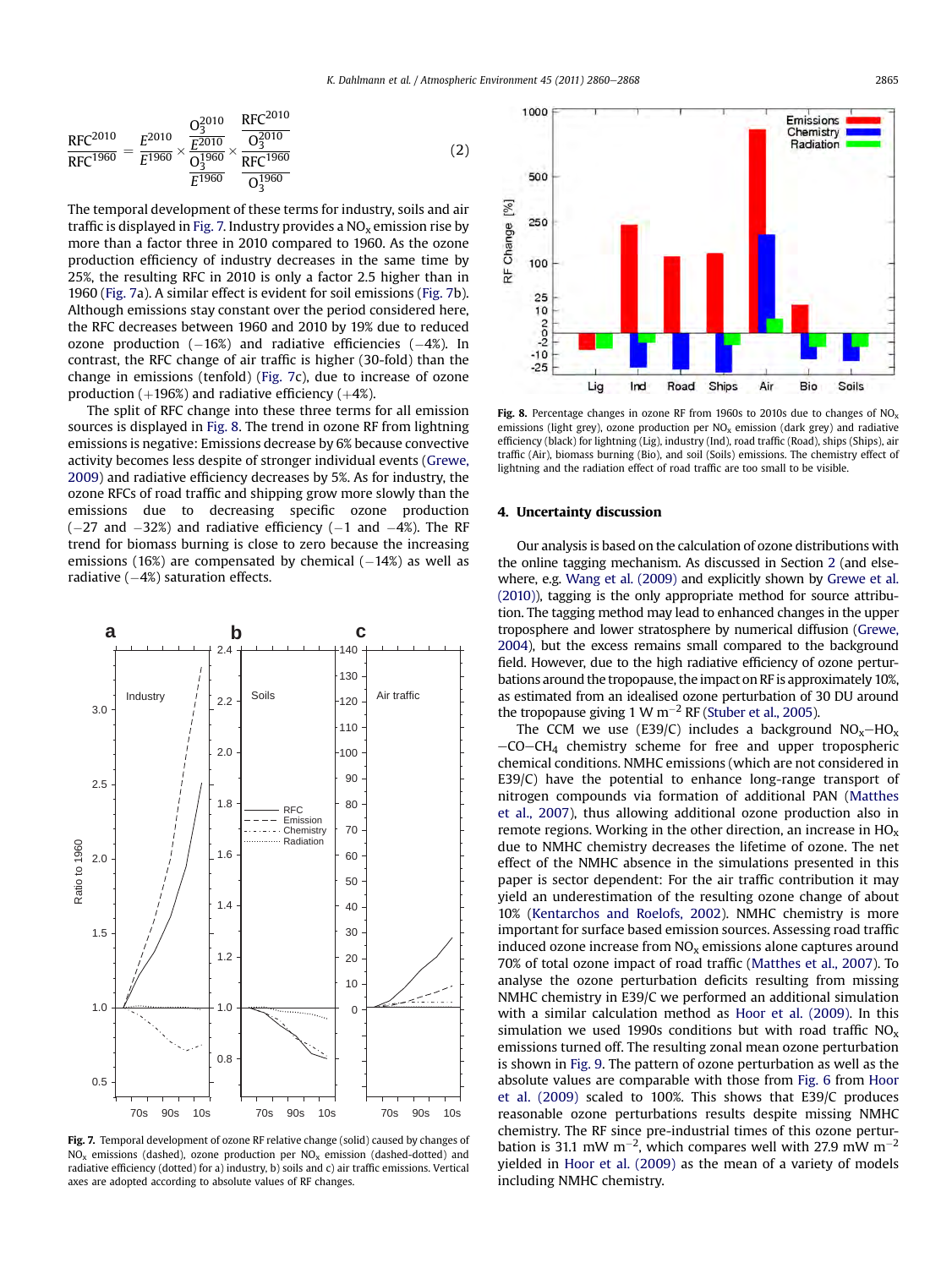<span id="page-6-0"></span>

Fig. 9. Zonal mean ozone perturbation from road traffic for an additional simulation for January (a) and July (b), respectively. Solid contours show the changes relative to total ozone concentration in percent.

The IPCC estimate of anthropogenic tropospheric ozone forcing since pre-industrial times is 0.35 W  $m^{-2}$  with an uncertainty range of 0.25–0.65 W  $m^{-2}$  [\(Forster et al., 2007](#page-7-0)), values referring to all anthropogenic precursor emissions that have occurred between 1750 and 2005, under the assumption of zero anthropogenic emissions in 1750 and biomass burning sources reduced by 90% for 1750. To assess whether our RFs [\(Fig. 5](#page-4-0)a) are consistent with IPCC values we have calculated the RFC difference between the case of anthropogenic  $NO<sub>x</sub>$  emissions (industry, ship, road and air traffic) for the decade preceding 2000 and the case of no anthropogenic  $NO<sub>x</sub>$  emissions. This deviates from our standard RF definition (relative to 1960) but can be assumed to represent the RF since the pre-industrial era. In addition, we consider 90% of the biomass burning emissions and the respective RFC to be of anthropogenic origin. With this approach we yield a tropospheric ozone RFC of 0.64 W  $\mathrm{m}^{-2}$  for the decade preceding 2000, a value at the upper boundary of the IPCC uncertainty range.

For some individual sectors our method yields component RFs that are within the range of other modelling studies, e.g., for lightning [\(Toumi et al., 1996\)](#page-8-0), aircraft ([Sausen et al., 1999;](#page-8-0) [Fuglestvedt et al., 2008\)](#page-8-0), and ship emissions [\(Fuglestvedt et al.,](#page-7-0) [2008](#page-7-0)). With respect to biomass burning, the absolute emission strength has varied largely among other studies. Scaling results given by [Unger et al. \(2008\)](#page-8-0) to a similar emission strength that we use leads to a differences between the respective RFs slightly lower than 25%. As for road traffic we prescribe larger emissions compared to, e.g., [Fuglestvedt et al. \(2008\)](#page-7-0) but the corresponding radiative efficiency is nevertheless similar: They estimated (see their Supplementary materials) 25 molecules ozone production per emitted  $NO_x$  molecule and 45 mW/(m<sup>2</sup>DU) radiative efficiency, which compares well with our results (Figs. [3](#page-3-0)b and [5b](#page-4-0)).

#### 5. Non-linearities of radiative efficiency

#### 5.1. Saturation effects

Radiative efficiency generally decreases over time, particularly after 1980 ([Fig. 5b](#page-4-0)). By the 2010s the radiative efficiency of most source contributions is about  $2-3$ % lower than during the 1980s, except for the air traffic and road traffic components. In this section we present and discuss results of dedicated RFC calculations performed in order to quantify a potential saturation effect in the radiative efficiency dependent on the background ozone level.

To this end, the radiative efficiency of the ozone change induced by all tropospheric sources for the 1990s was calculated with the background ozone gradually increasing. Six different radiative efficiencies were calculated using an ozone background amplified by factors of one, two, three, four, five and six. The results are displayed in Fig. 10. The higher the background ozone is, the lower the resulting radiative efficiency. This effect is much more pronounced for the longwave forcing than for the shortwave forcing, because ozone absorbs longwave radiation only in a limited number of relatively narrow spectral bands, which may get saturated much faster than the wider absorption band in the solar spectral range.

#### 5.2. Additivity

We now consider to which extend the non-linear saturation effect, as discussed above, limits the additivity of the RF of a number of different components. Due to the saturation effect the impact of each individual contribution to the RF budget depends on the assumed background ozone. Commonly the RF of a specific emission is calculated either by the difference between RFC with and RFC without this emission or between RFC with emission and RFC with doubling of this emission. In both cases the ozone background is inadequately high as the ozone produced by all other sources is included in the background concentration. Due to the saturation effect discussed in Section 5.1 this will lead to a low biased RF.

We performed a sensitivity simulation, in which the RFC induced by the sum of all ozone perturbations from tropospheric sources is calculated. The RFC of the whole ozone field is compared with the sum of all separately calculated components as presented in Section [3.2.](#page-4-0) As in the previous subsection the comparison uses 1990s conditions as an example. In [Fig. 11](#page-7-0) the longwave, shortwave and net RFC for both calculation methods are shown. While the shortwave forcing of tropospheric sources doesn't show any



Fig. 10. Dependency of ozone radiative efficiency in mW/(m<sup>2</sup>DU) of tropospheric sources on background ozone in units of absolute ozone fields of the 1990s. LW (solid), SW (dotted) and Net radiative efficiency (dashed) are presented separately.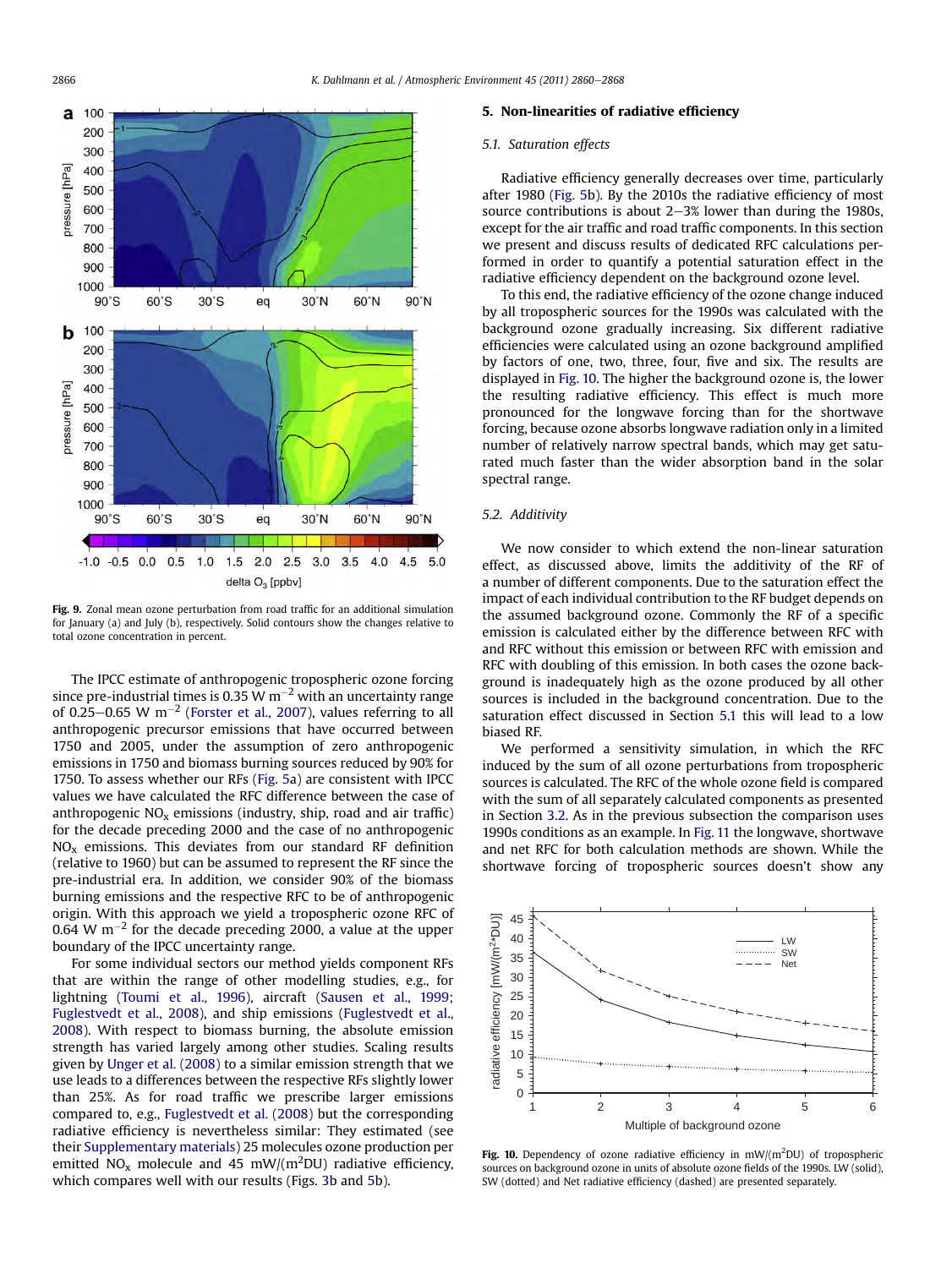<span id="page-7-0"></span>

Fig. 11. Non-linearity of the zonal mean RFC of tropospheric sources. LW RFC (light grey), SW RFC (dark grey) and Net RFC (black) for the RFC calculation of the sum of disturbance (solid) and the sum of separately calculated RFC (dashed).

substantial deviation from perfect additivity, the longwave forcing of the sum of separately calculated RFC is about 0.15 W m $^{-2}$ , i.e. 10%, lower than the RFC of the sum of ozone changes. The same conclusion holds for the relation between the net RF of the sum of individual ozone change pattern and the sum of the individually calculated RFs. Hence, 10% may be taken as a typical value for the underestimation yielded if the ozone RF for a combination of sources is determined by simply summing up the component RFs.

#### 6. Conclusions

We separate three factors which govern changes in ozone RF for different sectors and during the period  $1960-2019$ : (1) variation of  $NO<sub>x</sub>$  emission, (2) ozone production efficiency and (3) radiative efficiency. We show that the ozone production efficiency (ozone production per molecule  $NO<sub>x</sub>$ ) and therewith the induced ozone column change strongly varies between different emission sources due to emission altitude and background  $NO<sub>x</sub>$  level. Ozone production efficiencies of lightning and industry emissions differ by one order of magnitude. The dependency on the background  $NO<sub>x</sub>$ level is significant, e.g., for industry and soils. Soil emission occurs in remote areas of relatively low background concentration and produces about three times more ozone per emitted  $NO<sub>x</sub>$  molecule than industry, which emits in polluted areas.

The attributed RF of tropospheric sources in general shows a strong correlation with ozone column change: A high (low) ozone column causes a large (weak) RF. However, we found that this straightforward relation is modified by non-negligible effects, which can be explained in terms of radiative efficiency (RFC per DU ozone change). We analyse the dependence on emission latitude and altitude for individual sectors. The effect of emission latitude is about three times larger than the effect of emission altitude.

Additional to the modulating impact of the latitudinal and vertical structure of the ozone perturbation pattern on the induced radiative efficiency, we find a saturation effect which causes a decreasing radiative efficiency with increasing background ozone due to saturation of absorption bands. This saturation effect also causes a deviation from perfect additivity when individual RF contributions are considered.

Summarising, the results indicate that the temporal development of ozone RF related to traffic and industry from 1960 to 2019 is mainly controlled by changes in emissions, leading to a significant increase of ozone RF. Nevertheless, radiative impact of  $NO<sub>x</sub>$  emission sources is also controlled by changes in ozone production efficiency and radiative efficiency. For example ozone production efficiency of air traffic increases by a factor of three but decreases by around 30% for ships due to those effects.

The knowledge of attributed ozone production and radiative efficiencies for individual  $NO<sub>x</sub>$  emission sources is important for comparison of different emissions sources, e.g., for mitigation strategies. As both ozone production and radiative efficiency of air traffic are higher than those of industry, a shift (e.g. trading) of  $NO<sub>x</sub>$ emission from industry to air traffic, for example, would increase the total radiative impact of the same amount of  $NO<sub>x</sub>$  emissions.

#### Acknowledgements

This work has been supported by the Integrated Project QUANTIFY and the Network of Excellence ECATS of the EU 6th Framework Programme.

#### Appendix. Supplementary material

Supplementary data related to this article can be found online at [doi:10.1016/j.atmosenv.2011.02.071.](http://dx.doi.org/10.1016/j.atmosenv.2011.02.071)

#### References

- Austin, J., Shindell, D., Beagley, S., Brühl, C., Dameris, M., et al., 2003. Uncertainties and assessments of chemistry-climate models of the stratosphere. Atmos. Chem. Phys.  $3.1-27$ .
- Berntsen, T., Isaksen, I., Myhre, G., Fuglestvedt, J., Stordal, F., et al., 1997. Effects of anthropogenic emissions on tropospheric ozone and its radiative forcing. J. Geophys. Res. 102 (D23), 28101-28126.
- Brunner, D., Staehelin, J., Roger, H., Köhler, M., Pyle, J., et al., 2005. An evaluation of the performance of chemistry transport models - part 2: detailed comparison with two selected campaigns. Atmos. Chem. Phys.  $5, 107-129$ .
- Dameris, M., Grewe, V., Ponater, M., Eyring, V., Mager, V., et al., 2005. Longterm changes in a transient simulation employing an interactively coupled chemistry- climate model under realistic forcings. Atmos. Chem. Phys.  $5.2121-2145$ .
- Dameris, M., Matthes, S., Deckert, R., Grewe, V., Ponater, M., 2006. Solar cycle effect delays onset of ozone recovery. Geophys. Res. Lett. 33, L03806.
- Dickinson, R., 1982. Modelling climate changes due to carbon dioxide increases. In: Clerk, W.C. (Ed.), Carbon Dioxide Review. Oxford University Press, New York, pp.  $101 - 133.$
- Eyring, V., Stevenson, D., Lauer, A., Dentener, F., Butler, T., et al., 2007a. Multi-model simulations of the impact of international shipping on atmospheric chemistry and climate in  $2000$  and  $2030$ . Atmos. Chem. Phys.  $7.757-780$ .
- Eyring, V., Waugh, D., Bodeker, G., Cordero, E., Akiyoshi, H., et al., 2007b. Multimodel projections of stratospheric ozone in the 21st century. J. Geophys. Res. 112, D16303.
- Fishman, J., Solomon, S., Crutzen, P., 1979. Observational and theoretical evidence in support of tropospheric ozone. Tellus 31, 432-446.
- Forster, P., Ponater, M., Zhong, W.-Y., 2001. Testing broadband radiation schemes for their ability to calculate the radiative forcing and temperature response to stratospheric water vapour and ozone changes. Meteorol.  $Z$ , 10 (5), 387–393.
- Forster, P., Ramaswamy, V., Artaxo, P., Berntsen, T., Betts, R., et al., 2007. Changes in atmospheric constituents and in radiative forcing. In: Solomon, S., Qin, D., Manning, M., Chen, Z., Marquis, M., et al. (Eds.), Climate Change 2007: The Physical Science Basis. Contribution of Working Group I to the Fourth Assessment Report of the Intergovernmental Panel on Climate Change. Cambridge University Press, Cambridge, United Kingdom and New York, NY, USA.
- Fuglestvedt, J., Berntsen, T., Myhre, G., Rypdal, K., Skeie, R., 2008. Climate forcing from the transport sectors. PNAS  $105, 454-458$ .
- Fuglestvedt, J., Shine, K., Berntsen, T., Cook, J., Lee, D., Stenke, A., Skeie, R., Velders, G., Waitz, I., 2010. Transport impacts on atmosphere and climate: Metrics. Atmos. Environ. 44 (37), 4648-4677.
- Gauss, M., Myhre, G., Isaksen, I., Grewe, V., Pitari, G., et al., 2006. Radiative forcing since preindustrial times due to ozone changes in the troposphere and the lower stratosphere. Atmos. Chem. Phys. 6, 575-599.
- Granier, C., Brasseur, G., 2003. The impact of road traffic on global tropospheric ozone. Geophys. Res. Lett. 30, 1086. doi:10.1029/2002GL015972.
- Grewe, V., 2004. Technical note: a diagnostic for ozone contributions of various NOx emissions in multi-decadal chemistry-climate model simulations. Atmos. Chem. Phys. 6, 1495-1511.
- Grewe, V., 2007. Impact of climate variability on tropospheric ozone. Sci. Total Environ. 374, 167-181.
- Grewe, V., 2009. Impact of lightning on air chemistry and climate. In: Betz, H.D., Schumann, U., Laroche, P. (Eds.), Lightning: Principles, Instruments and Applications Review of Modern Lightning Research. Springer Verlag, pp. 524-551.
- Grewe, V., Dameris, M., Fichter, C., Sausen, R., 2002. Impact of aircraft  $NO<sub>x</sub>$  emissions, part 1: interactively coupled climate-chemistry simulations and